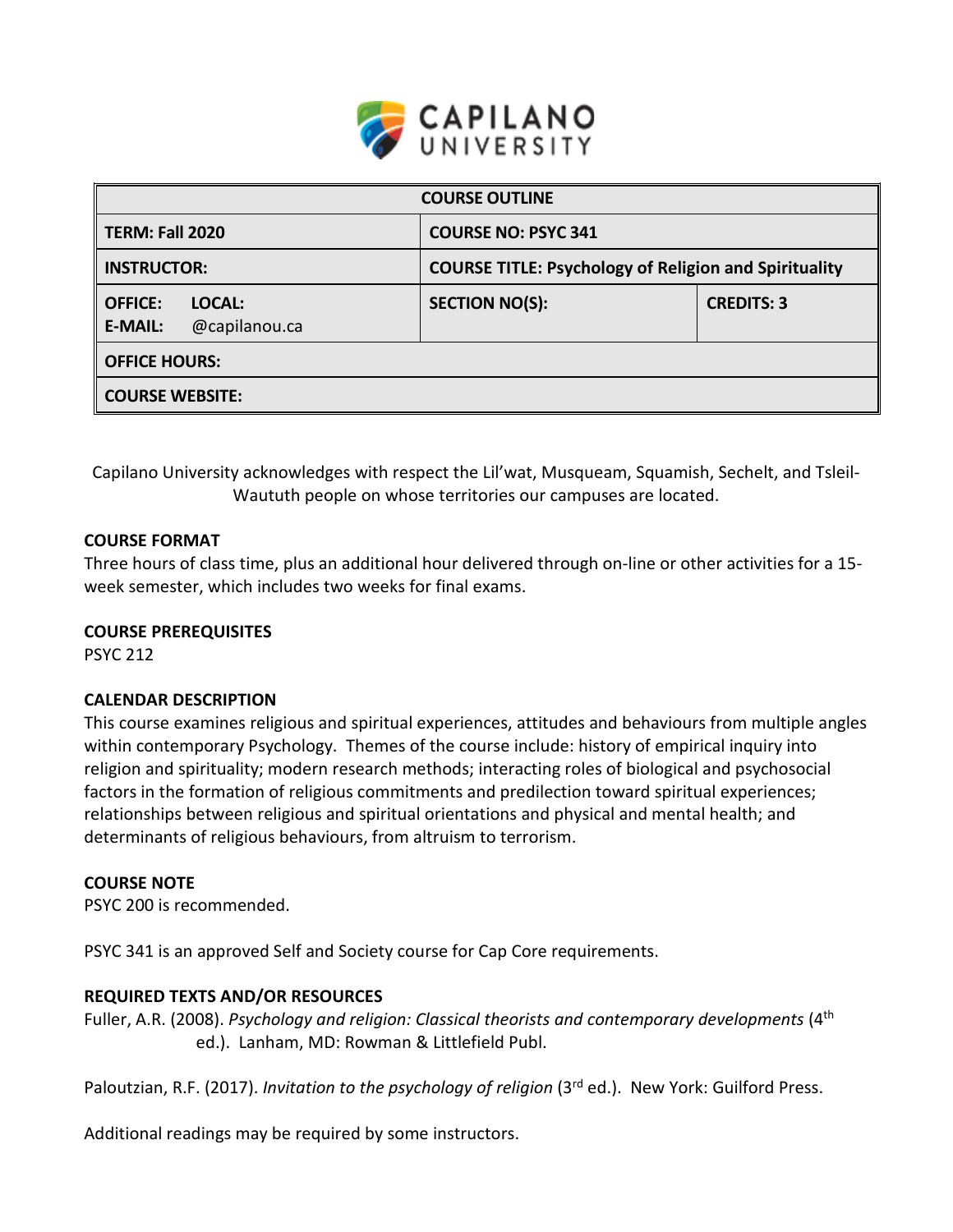# **COURSE STUDENT LEARNING OUTCOMES**

## **On successful completion of this course, students will be able to do the following:**

- Describe, evaluate, and synthesize key concepts, principles, and overarching themes in psychology of religion and spirituality
- Develop a working knowledge of content domains in the psychology of religion and spirituality
- Incorporate sociocultural factors in scientific inquiry in the psychology of religion and spirituality
- Apply ethical standards to evaluate psychological science and practice in the psychology of religion and spirituality
- Demonstrate effective writing for the communication of ideas relevant to the psychological study of religion and spirituality
- Refine project-management skills

# **Students who complete this Self and Society course will be able to do the following:**

- Identify potential root causes of local/global problems and how they affect local/global cultures, economies, politics, and policies.
- Assess and evaluate individual and collective responsibilities within a diverse and interconnected global society.
- Synthesize a range of differing community perspectives on ethics and justice and explain how these perspectives can inform structural change.
- Explain how contexts (e.g. cultural, historical, colonial, economic, technological) shape identity formation and social structures.

| Date               | Topic                                                  |  |  |  |
|--------------------|--------------------------------------------------------|--|--|--|
| Week 1             | <b>Introduction and Overview</b>                       |  |  |  |
| Week 2             | <b>Existential and Historical Background</b>           |  |  |  |
| Week 3             | Pioneers in Psychology of Religion I: James and Freud  |  |  |  |
| Week 4             | Pioneers in Psychology of Religion II: Jung and Maslow |  |  |  |
| Week 5             | <b>Evolutionary Aspects</b>                            |  |  |  |
| Week 6             | Spiritual Experiences I: Spontaneous Experiences       |  |  |  |
| Week 7             | Mid-term Exam                                          |  |  |  |
| Week 8             | Spiritual Experiences II: Induced Experiences          |  |  |  |
| Week 9             | Alternative Psychologies I: The Example of Western     |  |  |  |
|                    | Esotericism                                            |  |  |  |
| Week 9             | Alternative Psychologies II: The Example of Tibetan    |  |  |  |
|                    | <b>Buddhism</b>                                        |  |  |  |
| Week 10            | Personality Factors in Religion and Spirituality       |  |  |  |
| Week 11            | Religion, Spirituality, and Health                     |  |  |  |
| Week 12            | Social Psychology of Religious Organizations I         |  |  |  |
| Week 13            | Social Psychology of Religious Organizations II        |  |  |  |
| <b>Weeks 14/15</b> | <b>FINAL EXAM PERIOD</b>                               |  |  |  |

#### **COURSE CONTENT**:

All assigned chapters are required and will be examined, regardless of whether the material in them is covered in class.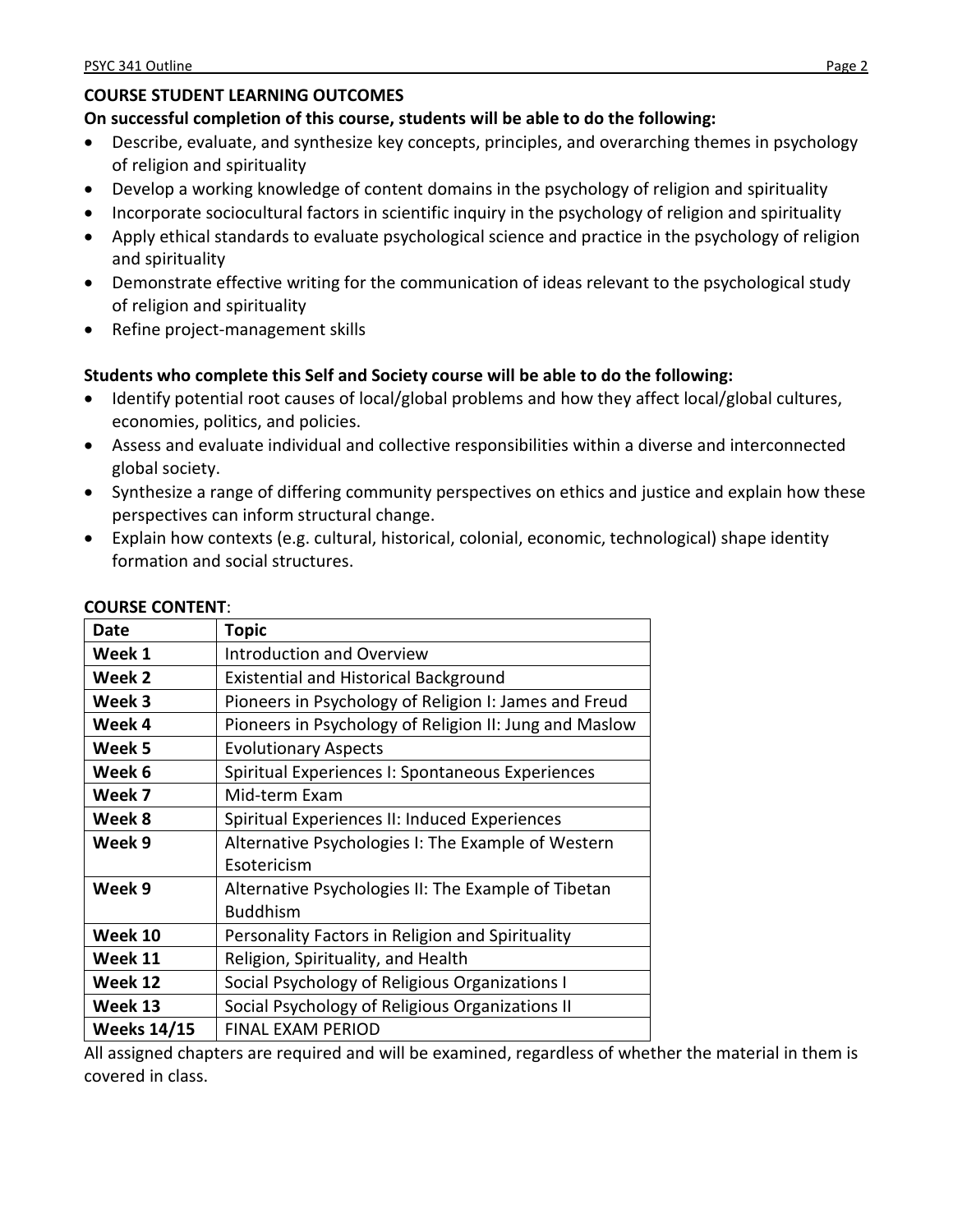# **EVALUATION PROFILE**

| <b>Written Assignments</b>         | $20 - 40\%$ <sup>*</sup> |  |
|------------------------------------|--------------------------|--|
| Examinations/Quizzes/Presentations | $25 - 60\%$ <sup>*</sup> |  |
| <b>Final Examination</b>           | 20-35%                   |  |
| Total                              | 100%                     |  |
|                                    |                          |  |

\*Note: No single evaluation component will be worth more than 35%.

# **GRADING PROFILE**:

| $A+ = 90 - 100$ | $  B+ = 77 - 79   C+ = 67 - 69$ | $ D = 50 - 59 $ |
|-----------------|---------------------------------|-----------------|
| $A = 85 - 89$   | $ B = 73 - 76 $ $ C = 63 - 66$  | $IF = 0 - 49$   |
| $A - = 80 - 84$ | $ B - 70 - 72 $ $ C - 60 - 62$  |                 |

## **Incomplete Grades**

Grades of Incomplete "I" are assigned only in exceptional circumstances when a student requests extra time to complete their coursework. Such agreements are made only at the request of the student, who is responsible to determine from the instructor the outstanding requirements of the course.

# **Late Assignments**

Unless otherwise specified, assignments are due at the beginning of the class or uploaded on the eLearn course website on the due date listed. If you anticipate handing in an assignment late, please consult with your instructor beforehand.

# **Missed Exams/Quizzes/Labs etc.**

Make-up exams, quizzes and/or tests are given at the discretion of the instructor, in medical emergencies or severe personal crises, with prior notice, and appropriate documentation. Some missed labs or other activities may not be able to be accommodated. Please consult with your instructor.

### **Attendance**

Students are expected to maintain regular class attendance. Students are responsible for all announcements made in class, online to students' my.capilanou.ca email account or course website, and for all material on the course syllabus. Although instructors may discuss only portions of a chapter in class, students are responsible for studying all of each chapter listed in the course syllabus. Appropriate university behaviour is expected (see the University Calendar).

# **English Usage**

University level writing skills are required in all assignments. American Psychological Association (APA) writing guidelines, including the use of respectful language, must be followed. All assignments must be original and must be used for this course only. Students are expected to proofread all written work for any grammatical, spelling and stylistic errors. Instructors may deduct marks for incorrect grammar and spelling in written assignments.

### **Electronic Devices**

The use of personal technology is permitted in the classroom for note-taking purposes only, and if it is not distracting to others. During an exam, all personal technology must be turned off and removed from the desk.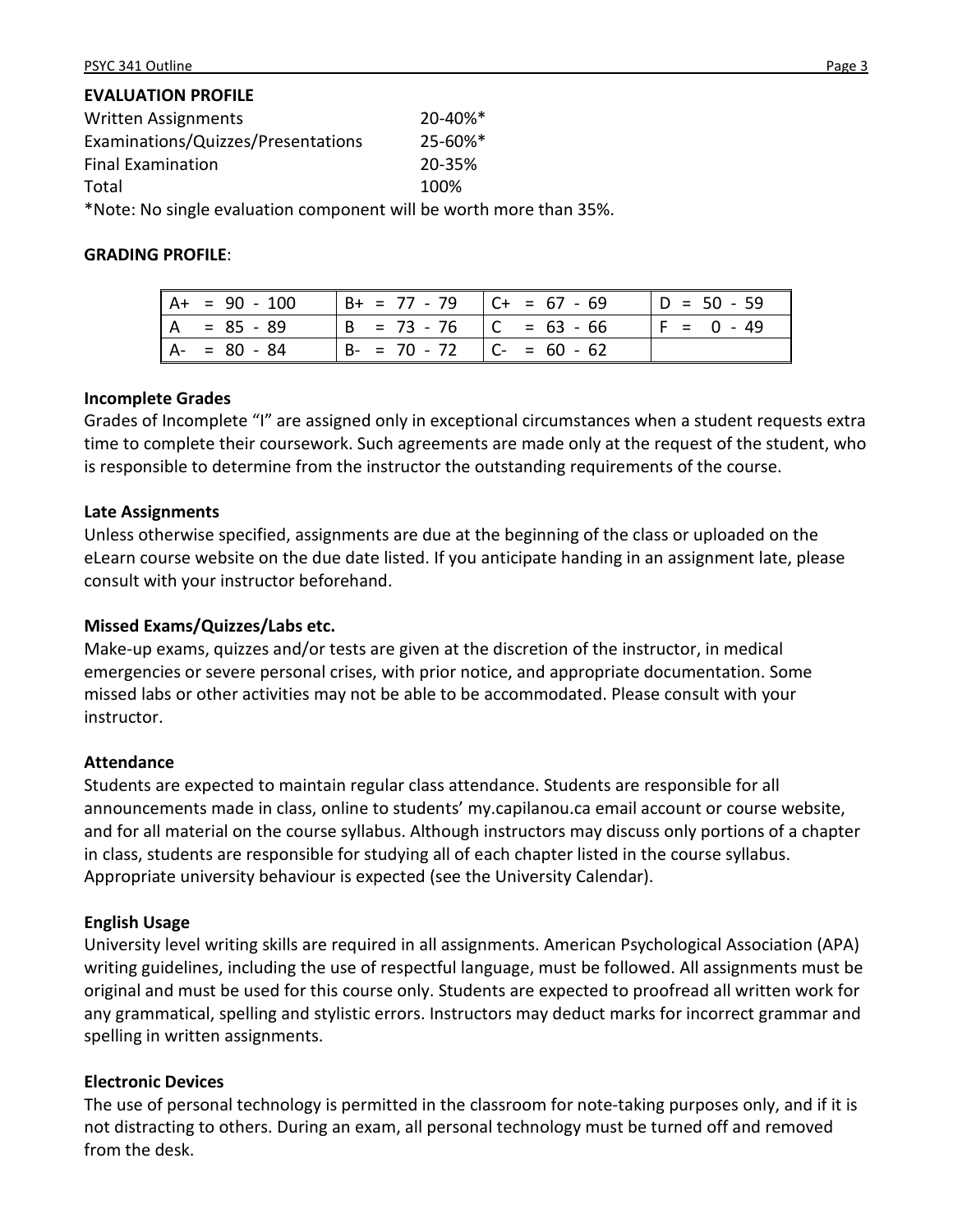### **On-line Communication**

Outside of the classroom, instructors will (if necessary) communicate with students using either their official Capilano University email or eLearn; please check both regularly. Official communication between Capilano University and students is delivered to students' Capilano University email addresses only.

## **UNIVERSITY OPERATIONAL DETAILS**

### **Tools for Success**

Many services are available to support student success for Capilano University students. A central navigation point for all services can be found at:<https://www.capilanou.ca/student-life/>

## **Capilano University Security: download the [CapU Mobile Safety App](https://www.capilanou.ca/student-life/support--wellness/safety--security/capu-safe-app/)**

## **Policy Statement (S2009-06)**

Capilano University has policies on Academic Appeals (including appeal of final grade), Student Conduct, Cheating and Plagiarism, Academic Probation and other educational issues. These and other policies are available on the University website.

## **Academic Integrity (S2017-05)**

Any instance of academic dishonesty or breach of the standards of academic integrity is serious and students will be held accountable for their actions, whether acting alone or in a group. See policy and procedures S2017-05 Academic Integrity for more information: [https://www.capilanou.ca/about](https://www.capilanou.ca/about-capu/governance/policies/)[capu/governance/policies/](https://www.capilanou.ca/about-capu/governance/policies/)

Violations of academic integrity, including dishonesty in assignments, examinations, or other academic performances, are prohibited and will be handled in accordance with the Student Academic Integrity Procedures.

**Academic dishonesty** is any act that breaches one or more of the principles of academic integrity. Acts of academic dishonesty may include but are not limited to the following types:

**Cheating**: Using or providing unauthorized aids, assistance or materials while preparing or completing assessments, or when completing practical work (in clinical, practicum, or lab settings), including but not limited to the following:

- Copying or attempting to copy the work of another during an assessment;
- Communicating work to another student during an examination;
- Using unauthorized aids, notes, or electronic devices or means during an examination;
- Unauthorized possession of an assessment or answer key; and/or,
- Submitting of a substantially similar assessment by two or more students, except in the case where such submission is specifically authorized by the instructor.

**Fraud**: Creation or use of falsified documents.